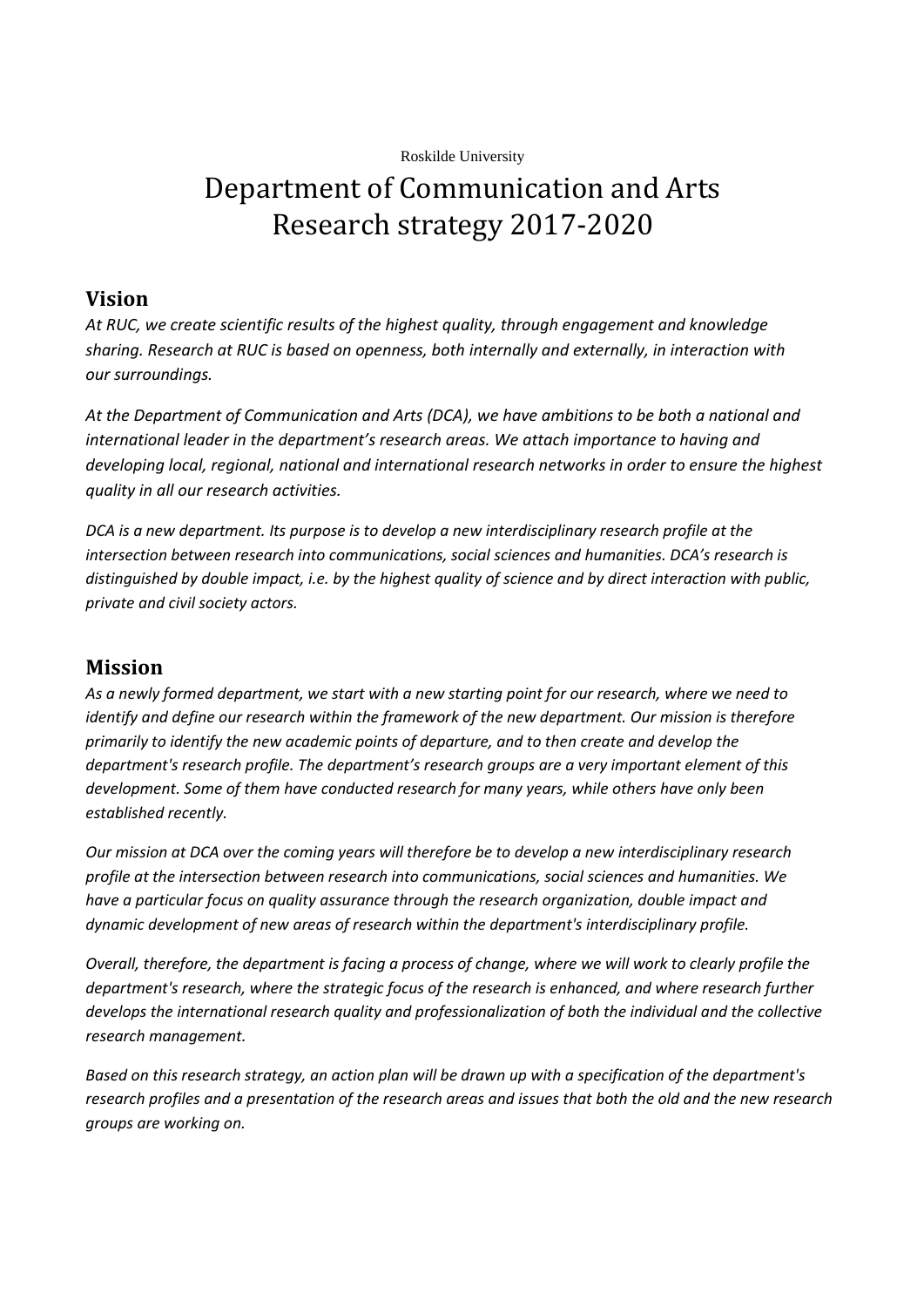## **The department's research profile**

Generally, research is conducted into a wide variety of areas: Science studies; aesthetic culture; language and learning; dialogic communication; power, media and communication; functional grammar and pragmatics; language and society in late-modernity; visual culture and performance design; criminality, justice and ethics; inter-culturalism; memory and applied history; global and transnational history; target groups and mediated life; culture and media; organizational communication and digitization, public communications etc. DCA's areas of research are interdisciplinary and are anchored in the following subjects: Danish, English, philosophy and science studies, history, journalism, communication, cultural encounters and performance design.

Theoretically, we are located in both the humanities and the social sciences traditions. Methodologically, we work with both classical and experimental methods, including in the department's Experience Lab, laboratories and workshops, through technology, media and social forms. The areas of focus for our research are motivated by specific disciplines and broader paradigmatic research interests, as well as research that creates social changes through the involvement of societal stakeholders, organizations and companies. Our research develops and promotes reflection, creativity and innovation. Our research also contributes to solving specific problems when, for example, we advise and/or collaborate closely with stakeholders, citizens and clients.

The research in our research groups is multidisciplinary, independent and international.

We intend to work to enhance the quality of the research conducted at DCA. The independent research will be developed through the researchers' and the research groups' own objectives and ambitions, and which are always comparable to the highest international level.

During the strategy development period, we will develop and refine DCA's profile and position within national and international research. We are a quite new department that is home to RUC's subjects within the fields of culture and communication. We are therefore also at the threshold of the research synergies that can develop.

We will work to ensure that there is a clearer link between the research and teaching of the department's researchers in order to improve the quality and quantity of the researchbased teaching.

# **Research Quality**

At DCA, we will work to increase the quality of our research by maintaining and strengthening a culture and practice for peer review of manuscripts (from the initial idea to the finished work) and research applications. The objective is to be better at publishing in reputable scientific publishing channels and to hold seminars, conferences and events targeting the local, regional, national and international scientific community, or society around us. In addition to focusing on publishing in print media, we will also develop our own experimental cognition and communication forms.

We will enhance, support and highlight the research networks that cooperate with the department's researchers, researcher teams and research groups, in acknowledgement of the fact that research has no institutional borders.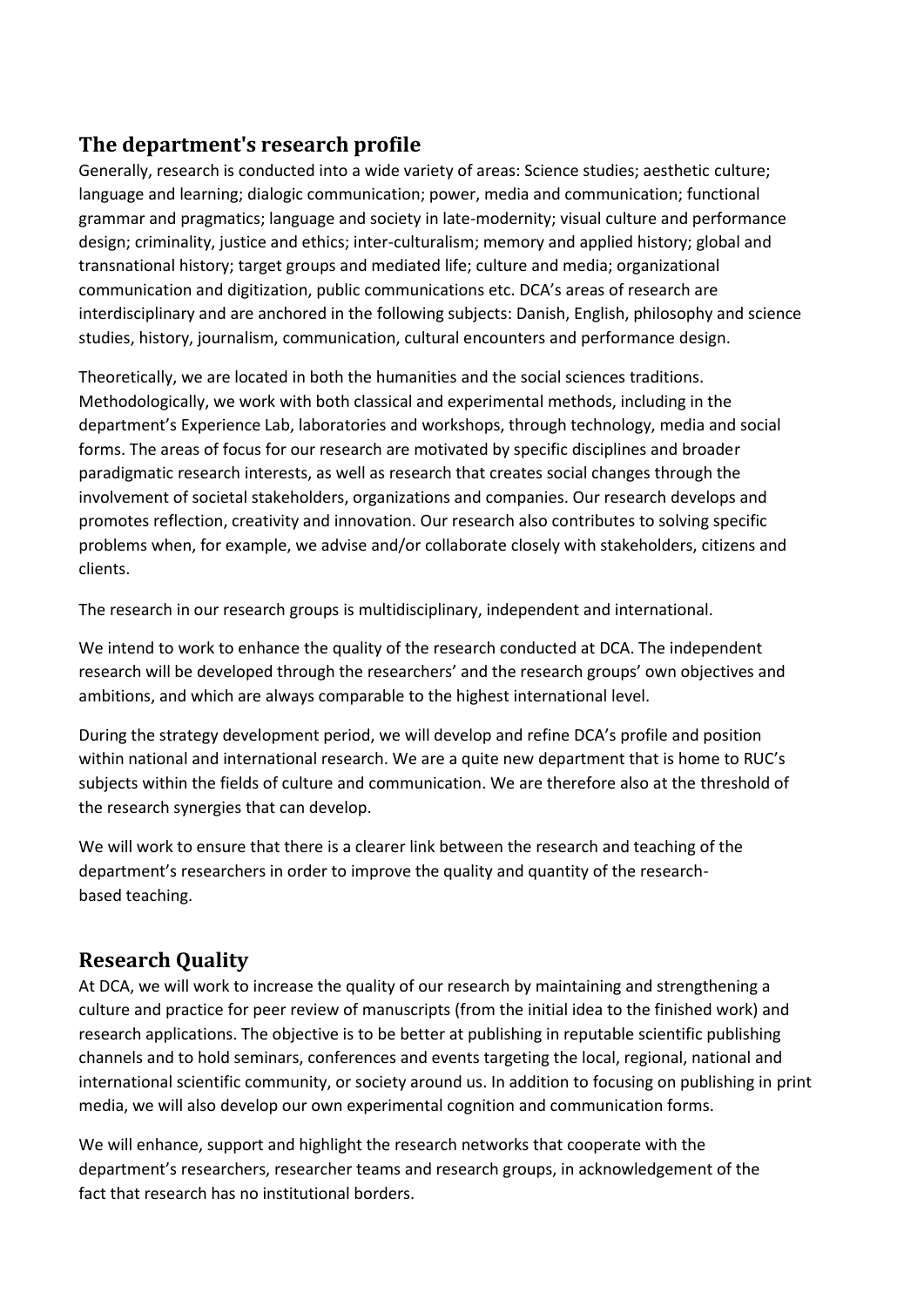We also want to develop and use instruments by which we can increase the number of national and international researchers who visit the department for short-term or long-term visits. We also want to use this tactic in relation to research collaboration between individual researchers, researcher teams and research groups.

Finally, in relation to the recruitment of talented researchers, we intend to focus on whether we can use a tenure track to attract internationally recognised researchers. We also want to find forms of engagement whereby we can retain younger researchers, if the department's finances do not allow for their appointment.

# **Improved research funding**

DCA has successful researchers, researcher teams and research groups who obtain external funding to conduct basic research, applied research and development work in collaboration with national and international researchers, as well as through collaborative projects with external clients (regional and national organizations, companies, etc.). DCA will work to ensure that the quality of the research conducted, both by research groups that have worked together for many years, and research groups that have only recently been established at DCA, are at an international level.

DCA wants to increase the amount of external funding during the strategy period. Specifically, DCA wants more of our research collaborations internally at the department and with external partners, to obtain more external research funding. This entails that we will raise awareness that the individual researcher, researcher team and research group will be facilitated through the department's and the university's support functions. We also wish to focus on the quality of research management in both individual and collective research projects.

Furthermore, we wish to use external funding to recruit talented young researchers.

# **Strengthened research profiling**

The focus for our research at DCA is motivated by narrowly defined disciplines and broader paradigmatic research interests, as well as research that creates social changes through the involvement of societal stakeholders, organizations and companies.

The department's research is multifaceted and diverse. Some research environments have worked together for decades, while others are completely new. Some research areas are classical arts, while others combine the arts and social science traditions. The quality of the research and the topic selection must be ensured through a bottom-up process that is guided by the independent research interests, qualifications, abilities, ambitions and talent of the individual researchers, researcher teams and research groups. The department shall provide a framework for this work. The department's research committee, in cooperation with the department's research support function, will continuously ensure that all our researchers, young and old, are involved in relation to publishing, applications and invitations from external stakeholders.

We want to be attractive for national and international researchers and research environments. We want to increase the number of close collaborations with researchers (both national and international) from related and other disciplines. The development of this type of collaboration will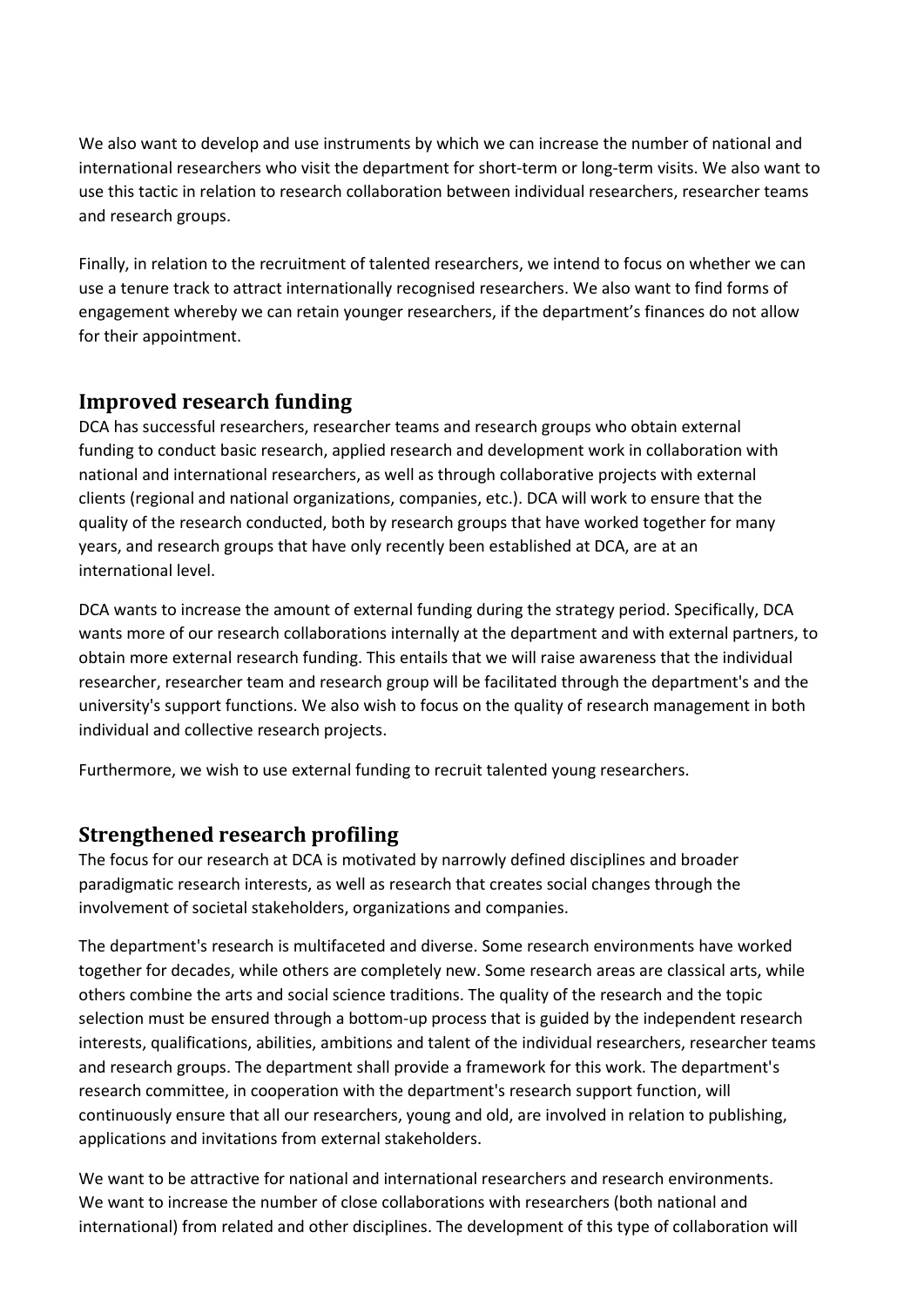reflect RUC's interdisciplinary tradition.

We intend to contribute to solutions that are related to current cultural and societal dilemmas, conflicts and challenges, both at home and abroad.

We will increase our continuous dissemination activities in various media, as well as through lectures and advisory activities. Our ambitious and varied publishing and dissemination strategy is the most important and most comparable indicator for the strength of the department's research.

We plan to increase these activities with a focus on double impact, i.e. to publish in high-level international channels and research dissemination on a variety of public, organizational and societal platforms. We are experimenting with podcasts, video and web. At RUC, we want to continue being a leader in scientific communication across platforms.

We will create more space for research through systematic initiatives at the department.

We will increase the visibility of our research and our research results. One of the channels will be the university's website, which will increasingly be targeted at the national and international scientific community.

## **PhD programme**

We will strengthen the student's PhD programmes by working more systematically to improve the quality of the activities conducted in the research groups. The PhD student must be both inducted into academia and participate in specific research work under the supervision of the members of the research group.

The PhD student will not only be part of a collegial research community, but must also be affiliated to one or more research groups in order to develop a strong network of researchers that they can draw on during their PhD programme, as well as in their subsequent career.

We will focus on ensuring that our PhD students receive a PhD education of international quality.

We will ensure that our PhD students are an integral part of the research conducted by the department and by the research groups.

Through close cooperation between DCA Doctoral School, the Doctoral School Executive Committee, the DCA Research Committee and the heads of the research groups, we will coordinate efforts to improve the quality of the PhD education programmes, as well as the working environment and well-being of the PhD students.

## **Research groups at DCA**

DCA has a large number of research groups (currently 16) and they describe themselves as umbrella groups, project groups and paradigm groups, or combinations of the above. The vast majority of the research groups describe both themselves and their work as interdisciplinary. There is relative heterogeneity in relation to the size of the groups and in relation to how many research groups the individual researchers are involved in. We want to preserve this feature, because it is our experience that the core strength of the research groups is their focus on independent research and the  $4\overline{4}$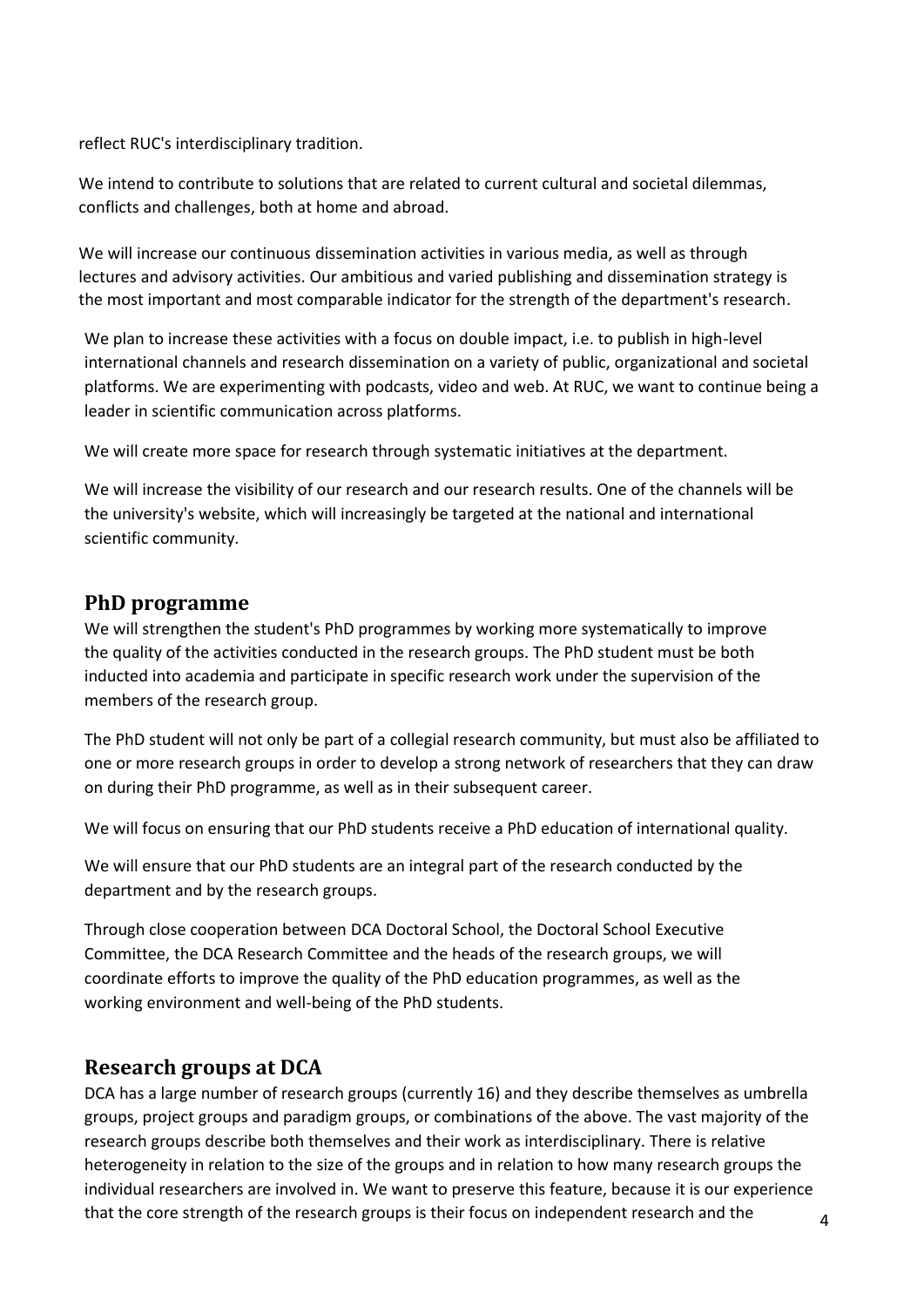development of working methods that can improve the quality of the group's and the individual's research.

Going forward, we will strengthen the implicit norm that all research aims for publication in the best journals and with the best publishers, including by encouraging and facilitating the research groups to collaborate on research articles. This is because we believe that this increases the likelihood of successfully undergoing national and international peer reviews.

Furthermore, we will focus on ensuring that the research groups develop their role in the PhD programme by focusing on the further development of quality in the programme. This can be achieved through a greater exchange of experiences and by coordinating PhD-related activities, etc.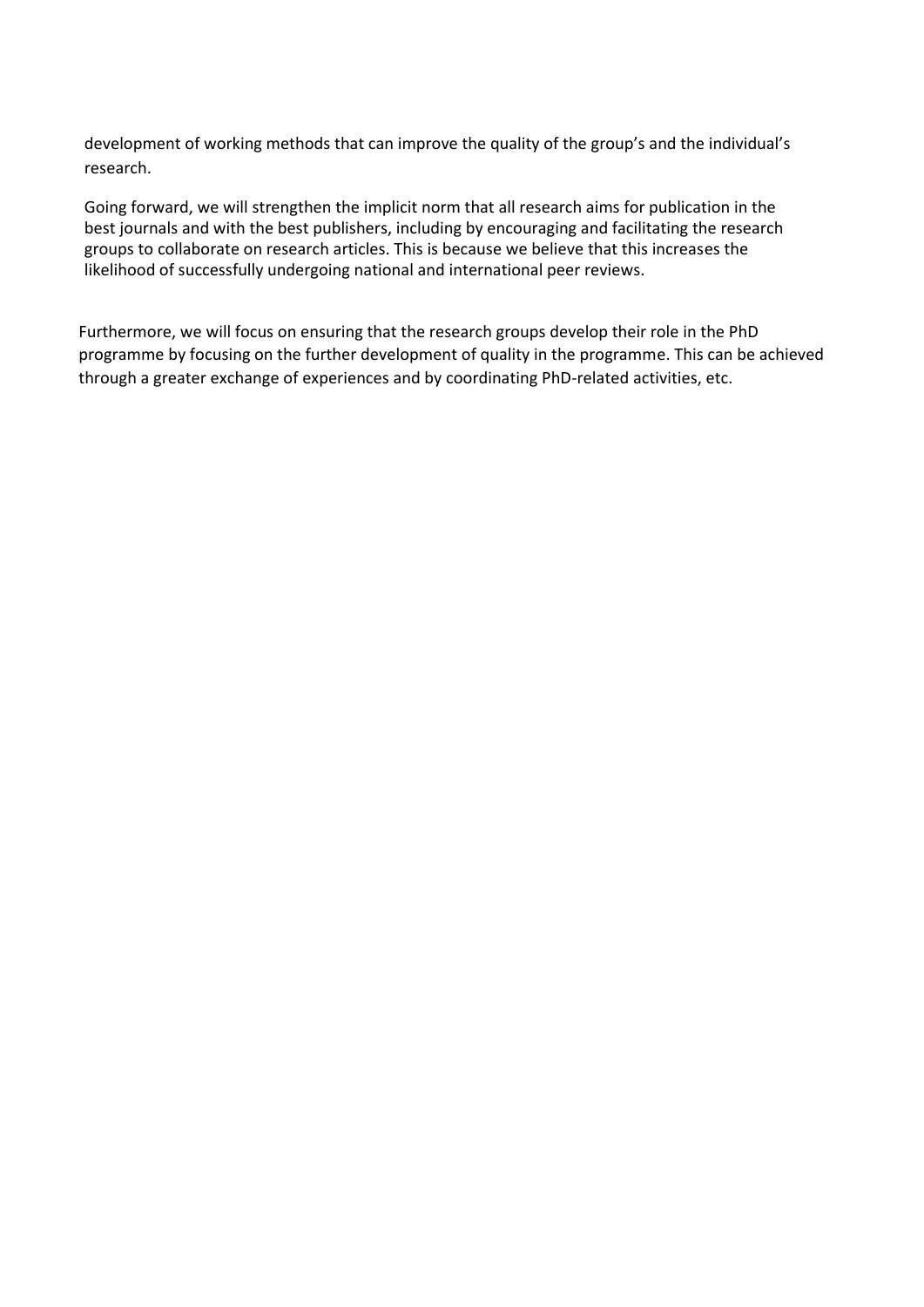#### **APPENDIX**

#### **DCA in figures, 2016**

|                                                         | 2016 |
|---------------------------------------------------------|------|
| Full-time research staff (full time equivalent)         | 100  |
| <b>PhD students</b>                                     | 50   |
| <b>External funding: number of ongoing projects</b>     | 70   |
| <b>External funding: number of applications</b>         | 40   |
| <b>External funding: annual turnover in DKK</b>         | 160  |
| <b>External funding: granted in DKK millions (2015)</b> | 13.1 |
| BFI (2015 figures)                                      | 205  |

#### **Organisation of the research at DCA**